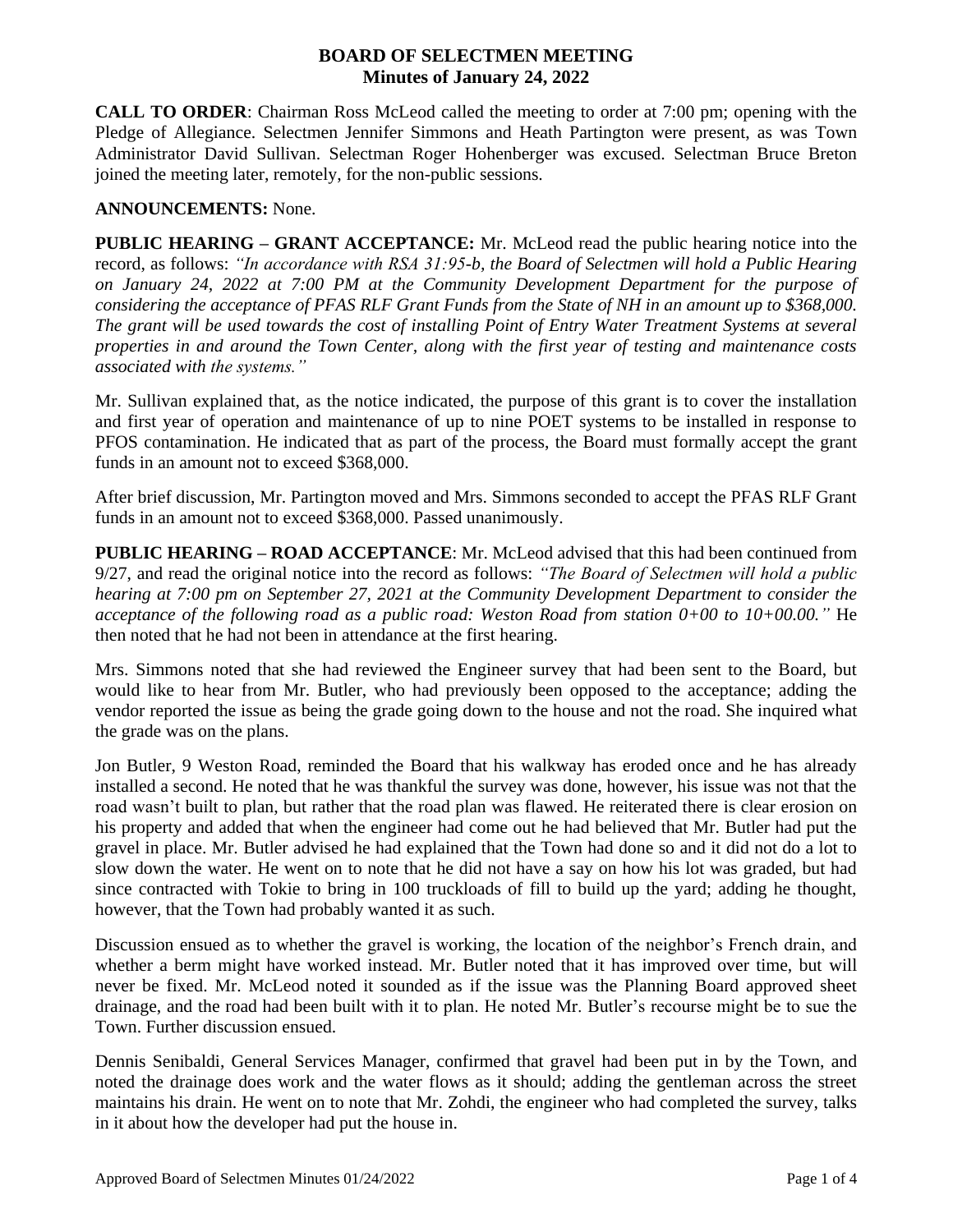Mr. Senibaldi noted that the issue this evening is releasing the road bond, as that developer had not built the homes; adding it has been stated by many that the road was built to plan. He questioned how the road developer can be held accountable. Mr. Senibaldi went on to note that he has been out to the area many times during rain and the drainage does work; adding he has video of same. He noted it flows into the channel which, while not as prominent or big as the one across the street, does work. Mr. Senibaldi indicated Mr. Zohdi's report says it all and, while he feels for the difficulties Mr. Butler has, that is more an issue between him and the home builder.

Lengthy discussion ensued regarding this being a civil issue, that the road was built to plan and pre-dated the home, the location of homes not experiencing issues, the road design/approval, and Mr. Butler's disappointment with the approval process. Mr. Sullivan then clarified that should the Board accept the road, the bond has been reduced by \$2,250 to cover the cost of the survey.

Mr. Partington moved and Mrs. Simmons seconded to accept Weston Road as a Town road from station 0+00 to 10+00. Passed unanimously.

Mr. Partington then moved and Mrs. Simmons seconded to release the bond in the amount of \$51,300.80 for Weston Road. Passed unanimously.

**USE OF FISCAL RECOVERY FUNDS**: Mr. Sullivan requested that the Board support use of ARPA funds to compensate employees in the following cases:

- a. Pay those who have COVID for a maximum of 14 days from the date of their positive test; retroactive back to November 1.
- b. Pay those who are required to quarantine due to a family member testing positive for 5 days; should they test positive themselves during quarantine they would then fall under part A. This would take effect on January 25 and an employee would never be eligible for more than 14 days.

Mr. Partington inquired why "b" would not also be retroactive, and Mr. Sullivan replied it was because the Board had previously discussed option "a". Discussion ensued in that the Board could choose whatever date, potential added costs of going retroactive with "b", and the timing of the ARPA guideline change allowing the funds to be used for essentially any purpose.

Mr. Partington indicated he would like both options to be retroactive to November 1, and Mrs. Simmons concurred. After further discussion regarding the unknown costs, Mr. McLeod indicated he would be inclined to support an effective date of January 25.

Mr. Partington moved and Mrs. Simmons seconded to approve option "a" retroactively to November 1. Passed unanimously.

After further discussion, in which Mr. Sullivan indicated he could work up the added cost of going retroactive with "b", Mr. Partington moved and Mrs. Simmons seconded to approve option "b" effective January 25 conditional upon the Board revisiting that date at a future meeting. Passed unanimously.

*Mr. Sullivan* advised that a proposal had been obtained from the Town's current vendor, Alliance Mechanical, to add ion filtration to the HVAC systems at nine town buildings; explaining that while it is over the bid requirement, on a per building basis it is far less. He noted he had spoken to all involved, including Mr. Senibaldi, and Alliance was offering a good price; going on to request that the Board waive the bid process and utilize the current vendor to install the systems with ARPA monies.

After brief discussion regarding the timing of the installations, which Mr. Sullivan advised could begin immediately, Mrs. Simmons moved and Mr. McLeod seconded to waive the bid process. Passed 2-1, with Mr. Partington opposed.

Mrs. Simmons then moved and Mr. McLeod seconded to award the installation to Alliance Mechanical for the total price of \$30,000; funding to come from ARPA monies. Passed 2-1, with Mr. Partington opposed.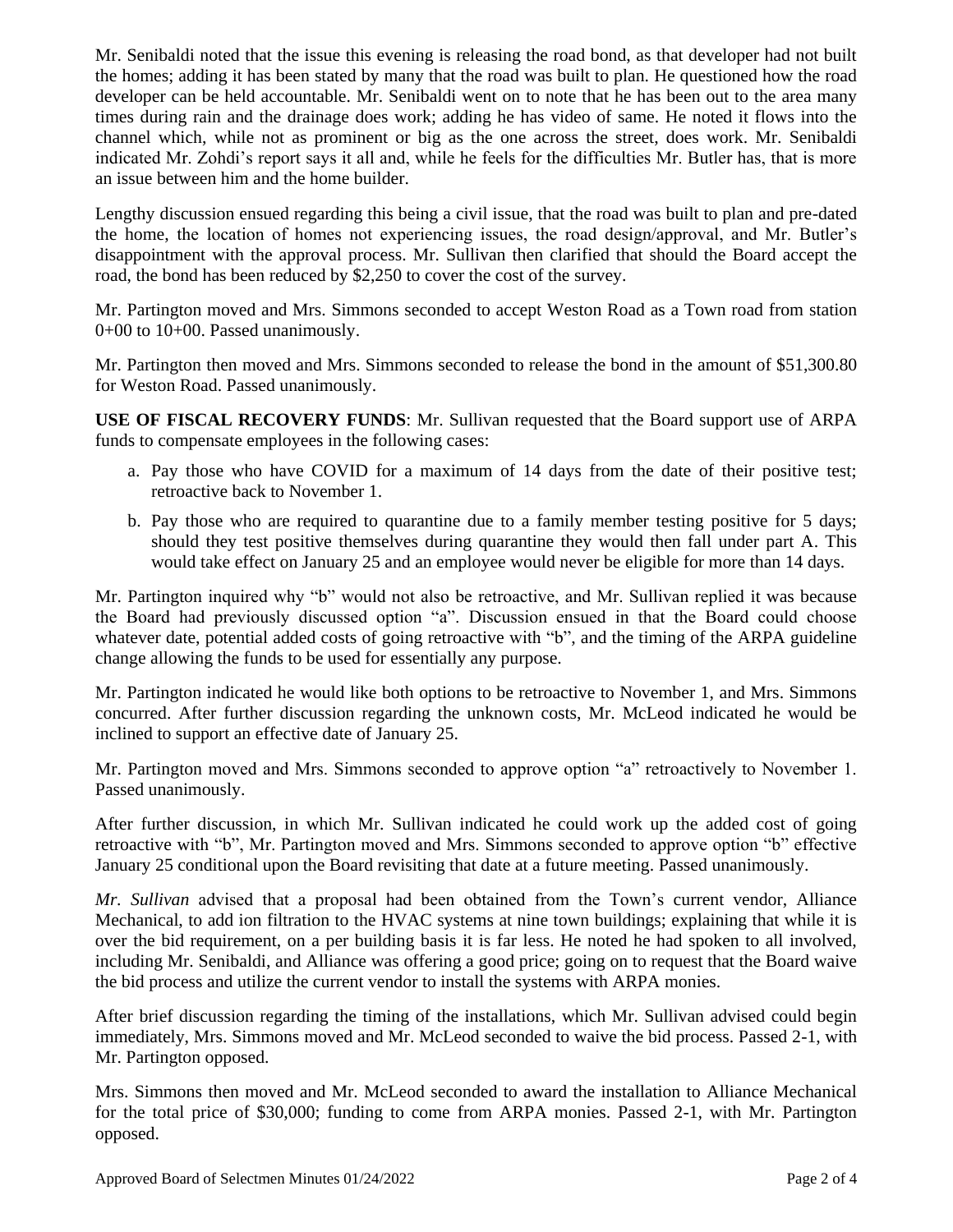**OLD/NEW BUSINESS:** Mr. Sullivan advised that the Groundwater Management Permit, which relates to the ongoing PFOS investigation, has been completed and is ready for submission; adding the Board either needs to sign the document or authorize him to do so.

Mrs. Simmons moved and Mr. Partington seconded to authorize Mr. Sullivan to sign. Passed unanimously.

**MINUTES:** Mr. Partington moved and Mrs. Simmons seconded to approve the minutes of 1/10/2022 as written. Passed unanimously.

**OLD/NEW BUSINESS CONTINUED**: Mr. Sullivan advised he has completed all the budgetary information with the DRA and now needs at least three members to come in and sign the documents; adding it must be posted by Friday.

The Chair called for a five minute recess.

**TAX ASSESSOR:** Paul McKenney, MRI, presented the following to the Board for consideration:

• 25-G-43, Emerson Road: Recommendation is to reduce the assessment from \$27,000 to \$100 and an abatement in the amount of \$512.05, plus interest, be granted. This property is owned by the Rock Pond Improvement Association who also received an abatement for TY2020; this current abatement relates to the Association's filing of form PA-60.

Mr. Partington moved and Mrs. Simmons seconded to approve the abatement as requested. Passed unanimously.

 19-A-800-3.1, 17 Pleasant Street: Request relates to the erroneous removal of a veteran credit. Recommendation is to grant an abatement in the amount of \$500, plus interest.

Mr. Partington moved and Mrs. Simmons seconded to grant the abatement as requested. Passed unanimously.

 20-D-3011, 21 Bennington Road: Inspection of the property revealed listing errors related to inflated living area; recommendation is award an abatement in the amount of \$3,366.50, plus interest.

Mr. Partington moved and Mrs. Simmons seconded to award the abatement as requested. Passed unanimously.

**OLD/NEW BUSINESS CONTINUED:** Mr. Sullivan advised there are other residents across town who are dealing with PFOS issues from unknown sources and that the State has recently announced a rebate program for anyone who has had to install a filtration system. He indicated the information will be on the Town website, or residents can contact him or the DES for more information; adding the funds are not endless and people should call soon.

**NON-PUBLIC SESSION:** Mrs. Simmons moved and Mr. Partington seconded to enter into non-public session in accordance with RSA 91-A:3, II b and c. Roll call vote – all "yes".

The Board and Mr. Sullivan were present in the first session, with Mr. Breton joining via conference phone. Mrs. Simmons made a motion to allow Mr. Breton to participate remotely, seconded by Mr. Partington. Roll call vote – all members voting Yes. Motion approved 3-0.

*Legal* – The Board met with Mr. McKenney, MRI, to review a pending abatement case and a proposed offer from the property owner. After hearing from Mr. McKenney as to his valuation of the subject property, Mr. Partington moved to support the valuation as determined by the Assessors, seconded by Mrs. Simmons. Roll call vote – all members voting year. Motion approved 4-0.

*Personnel* – The Board, Mr. Sullivan, and Police Captain Caron were present. The Board discussed with Captain Caron his possible interest in the Police Chief's position, which will become open upon the retirement of Chief Lewis this May.